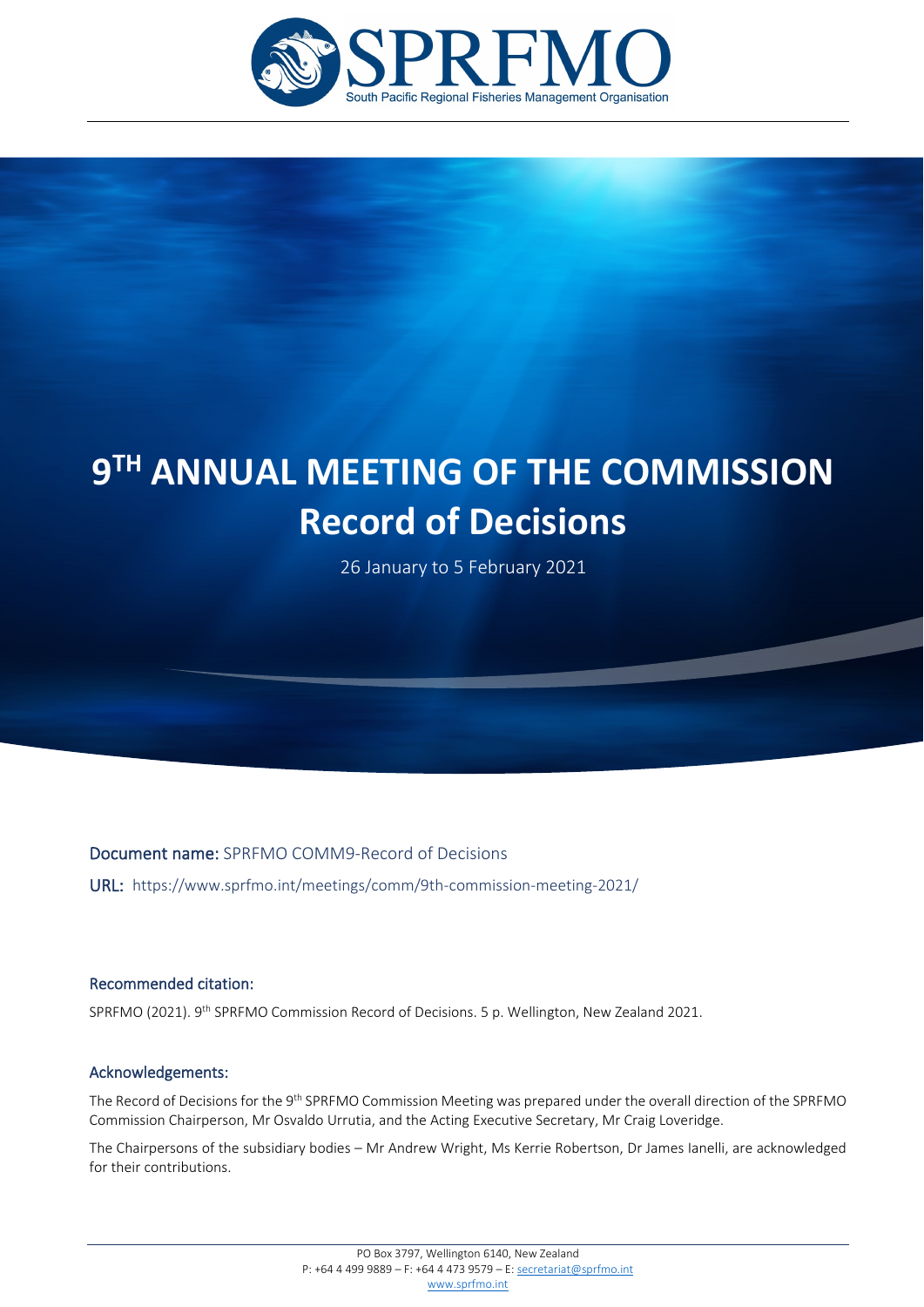

# **9TH ANNUAL MEETING OF THE COMMISSION**

*26 January - 5 February 2021 (NZDT)*

# COMM9 – Record of Decisions adopted for the purposes of Article 17(1)

*5 Feb 2021*

The 9<sup>th</sup> Commission meeting **adopted** the following decisions:

# 1. Opening of the Meeting

- Commission Chairperson Mr Osvaldo Urrutia (Chile) opened the 9th annual meeting of the SPRFMO  $1.$ Commission.
- $\mathcal{L}$ The Commission adopted the agenda (COMM9-Doc01\_rev1), available as (COMM9-Report Annex 1), and the annotated agenda (COMM9-Doc02\_rev1) without amendments.
- The Commission **adopted** the list of meeting documents (COMM9-Doc03 rev1) without amendments.  $\mathcal{R}$

## 2. Membership

*(Secretariat's note - heading kept in order to align with agenda)*

## Scientific Committee (SC)

## *Report of the SC8*

- The Commission noted the Scientific Committee had accepted the joint bottom fishing impact assessment  $\Delta$ prepared by Australia and New Zealand as the best available science and considered the Joint BFIA for the purposes of Paragraph 20d) of the bottom fishing CMM03-2020. The Commission accepted the Scientific Committee's advice and **agreed** that bottom fishing could be authorised consistent with the assessment, noting that bottom fishing is also the subject of CMM proposals under consideration by the Commission.
- The Commission accepted and endorsed the SC report. 5.

## *2021 SC Workplan*

the Commission adopted the SC workplan (COMM9-Report Annex 4a). 6.

# 4. Finance and Administration Committee (FAC)

## *Report of the FAC 8*

- The Commission accepted the FAC8-report and adopted all its recommendations. 7.
- The Commission **agreed** on the following interpretation with respect to annual contributions in arrears under 8. the Financial regulations, in line with Financial Regulation 4.9 *overdue annual contributions are considered to be in arrears the date after that they are due and payable*, i.e., after 90 days from the date the Executive Secretary informed Members of the annual contribution.
- The Commission agreed on the following interpretation of when a Member with two years' worth of  $\mathsf{q}$ contributions in arrears is precluded from participation in decision-making. Based on Article 15.9 of the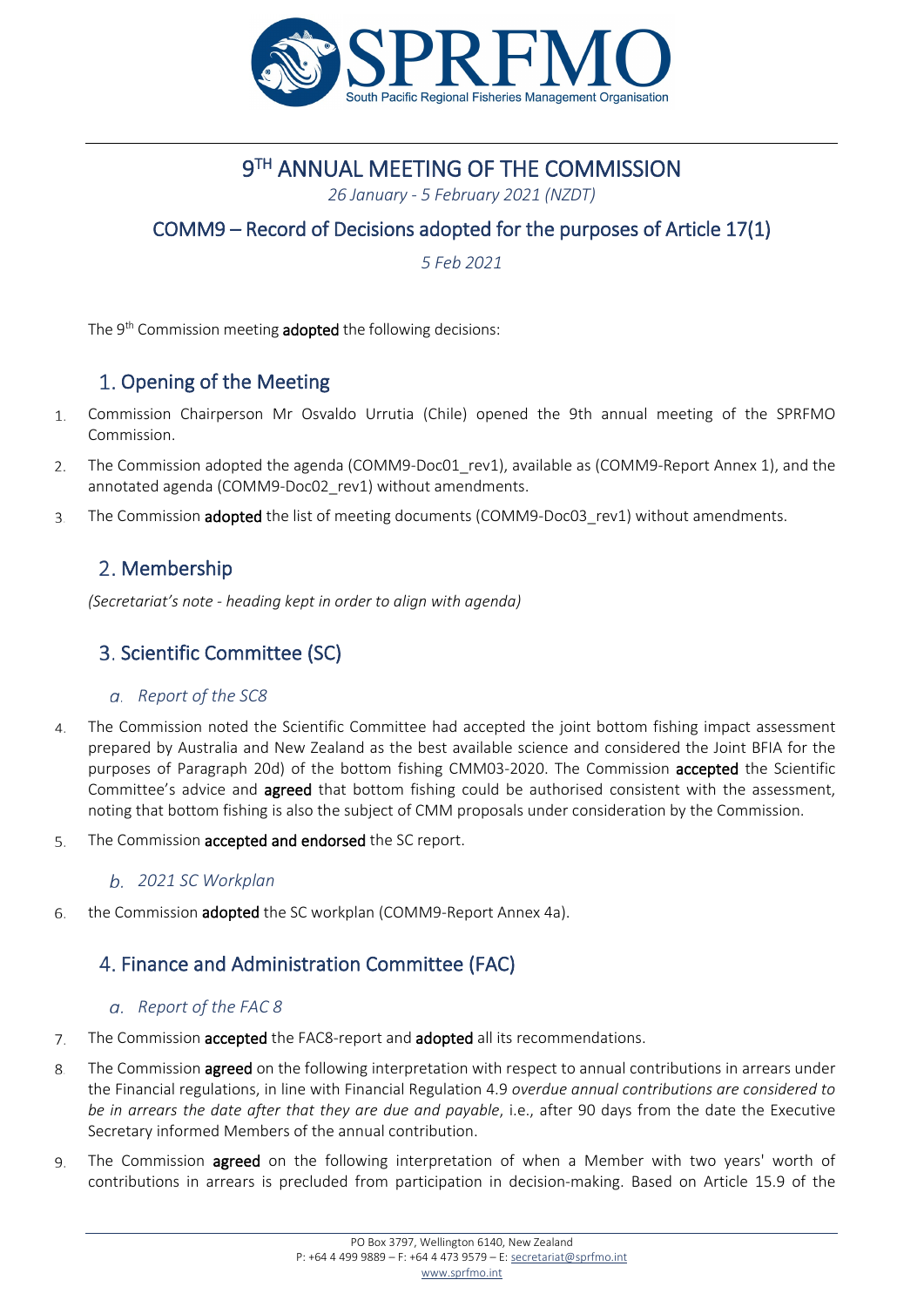Convention, read with Financial Regulation 4.9, such a Member would not be *"in arrears with its payment of any monies owed to the Organisation by more than two years"* until more than two years from the date a particular payment became in arrears, that is, two years and one day from the date that payment was due and payable.

- 10. The Commission agreed that the Secretariat circulates relevant information concerning Members who are in arrears of more than 2 years to all Members, as it is relevant for any intersessional decisions.
- 11. The Commission noted that, unless paid in the meantime, on 16 May 2021, Cuba will be in arrears two years and one day from the date that Cuba's 2019-2020 financial year contribution was due and payable.
- 12. The Commission **agreed** that, in future the Secretariat should provide further detail on how annual contributions are calculated in the Schedule of contributions submitted to the FAC (including the underlying reasons for any significant changes).
- 13. It was agreed that future Commission report should clearly explain how contributions were determined if they are modified beyond the budget formula stipulated in the Financial Regulation 4.7.

## *Budget*

- 14. The Commission **adopted** the Budget by consensus (COMM9-Report Annex 5a).
- The FAC Chairperson presented a revised Schedule of Contributions. The revised schedule applied the budget formula and then adjusted contributions to ensure that no Member paid more than a 15% increase on last year's contribution and that no Members contribution decreased by more than 5% on last year's contribution.
- 16. The Commission adopted the Schedule of Contributions (COMM9-Report Annex 5b) and that the shortfall would be made up using expected CNCP voluntary contributions.
	- *Date and Venue of the next meetings of the Commission and Subsidiary bodies*
- 17. Regarding venues for the next meetings of the Commission, the Commission welcomed and accepted:
- The Russian Federation's offer to host the 2022 Annual Meeting (COMM10), in St Petersburg from 22 to 27 January 2022 for the Annual meeting, and preceded by a CTC meeting from 18 to 20 January 2022; and,
- 19. Ecuador's offer to host the 2023 Annual Meeting (COMM11).
- 20. Regarding venues for the next meetings of the Scientific Committee, the Commission welcomed and accepted:
- Panama's offer to host the 2021 SC meeting (SC9), contingent on the COVID-19 situation from on 27th Sept to 2nd October 2021 and preceded by a Squid workshop from the 22nd to 24th of September 2021 also in Panama; and,
- 22. Korea's offer to host the 2022 SC meeting (SC10).

# 5. Compliance and Technical Committee (CTC)

## *Report of the CTC 8*

- 23. The Commission accepted the CTC8 Report.
- 24. The Commission approved accreditation of the three Observer Programmes from Australia, Chile, and New Zealand. The Commission requested the CTC to continue to explore further improvements and potential simplifications for the observer accreditation process for consideration by the Commission at its annual meeting in 2022.
- 25. The Commission requested that the Secretariat provide more information in the VMS implementation report and develop a VMS workplan in consultation with the Chair of the CTC.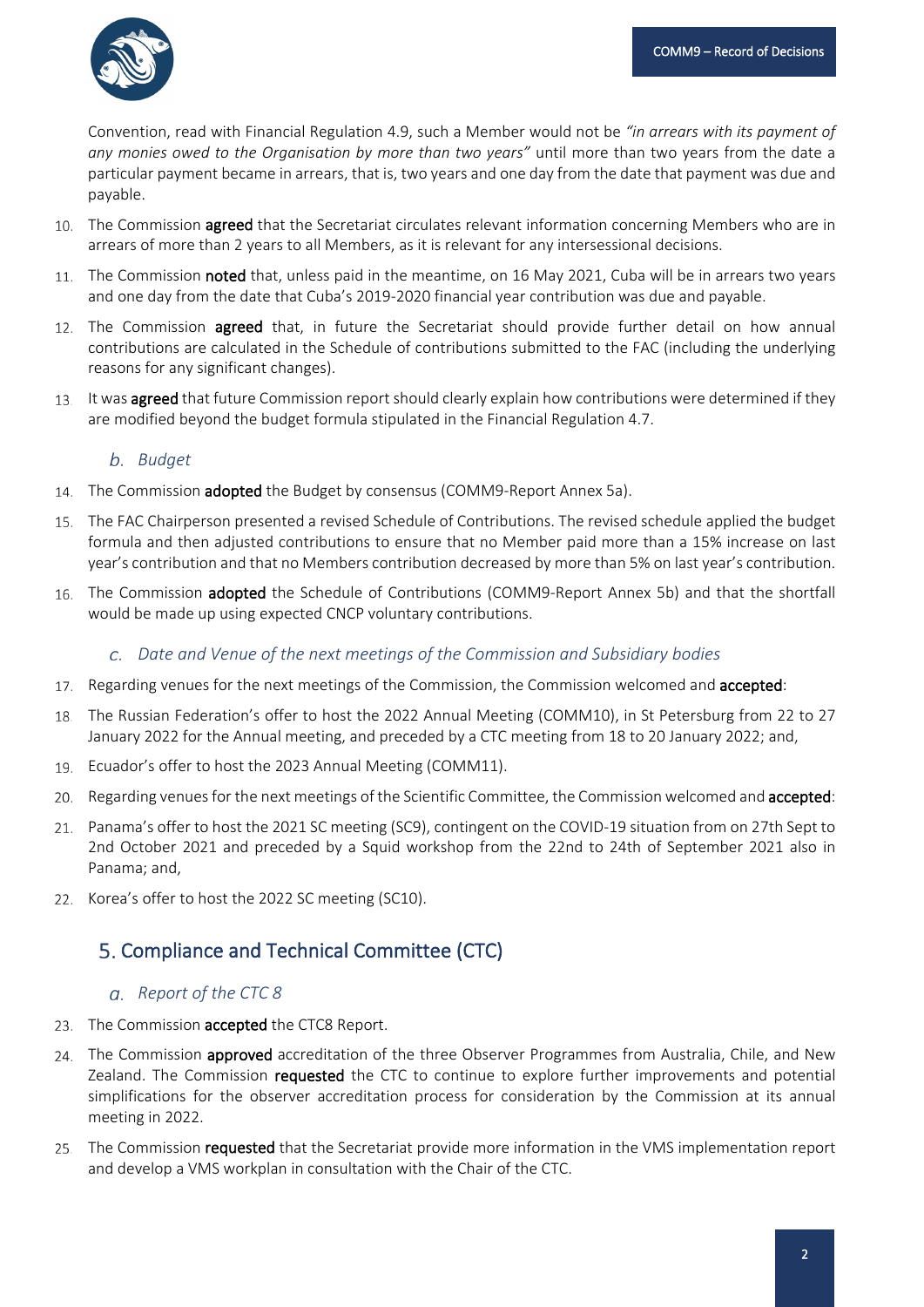

26. The Commission agreed to an intersessional working group on Port Inspections to be chaired by the EU that will report to the CTC at its next meeting in 2022.

## *Final Compliance Report*

27. The Final Compliance Report (COMM9-WP15) was adopted by the Commission (COMM9-Report Annex 6a).

## *Examination of the Current and Provisional IUU Vessel List*

28. The CTC Chairperson confirmed that the Provisional IUU Vessel List contains no vessels. The CTC Chairperson Wright noted that CTC did not recommended any changes to the current IUU Vessel list, with one vessel (BELLATOR) remaining listed. The Commission considered further information provided by Angola with respect to the BELLATOR and **agreed** to remove it from the Current SPRFMO IUU Vessel List. Therefore, the Commission adopted its 2021 Final IUU List (COMM9-Report Annex 6b) containing no vessels.

## *Status of Cooperating non-Contracting Parties (CNCPs)*

29. The Commission **agreed** to renew the CNCP status for Liberia, Curacao and Panama.

## Conservation and Management Measures (CMMs)

30. The Commission noted that due to time constraints given the virtual nature of the meeting, not all CMMrelated proposals had been introduced during the CTC deliberations. All proposals were discussed during the Commission meeting.

## *Amendments to current CMMs*

#### *CMM 01-2020 Trachurus murphyi*

- The Commission did not adopt the proposal from Peru (COMM9-Prop01). The Commission noted that a formal  $31$ statement was delivered and submitted by Peru during this meeting and it would be annexed to the meeting report.
- 32. The Commission adopted by vote (13 Members cast a positive vote, 1 Member cast a negative vote and 1 abstained) COMM9-WP06 amending CMM 01-2020 (Annex 7a) on the basis of scientific advice from SC8 concerning jack mackerel.

## *CMM 02-2020 Data Standards*

Proposal COMM09-WP07 rev1 to amend CMM02-2020 was adopted (Annex 7b). 33.

## *CMM 03-2020 Bottom Fishing*

34. Noting paragraph 20d of CMM 03-2020, COMM9-Prop02\_rev3 to amend CMM03-2020 was adopted (Annex 7c).

#### *CMM 03a-2020 Deepwater species*

35. COMM9-Prop05 rev2 to amend CMM03a-2020 was adopted (Annex 7d).

#### *CMM 05-2019 Commission Record of Vessels*

36. Proposal COMM9-Prop06 rev4 to amend CMM05-2019 was adopted (Annex 7e).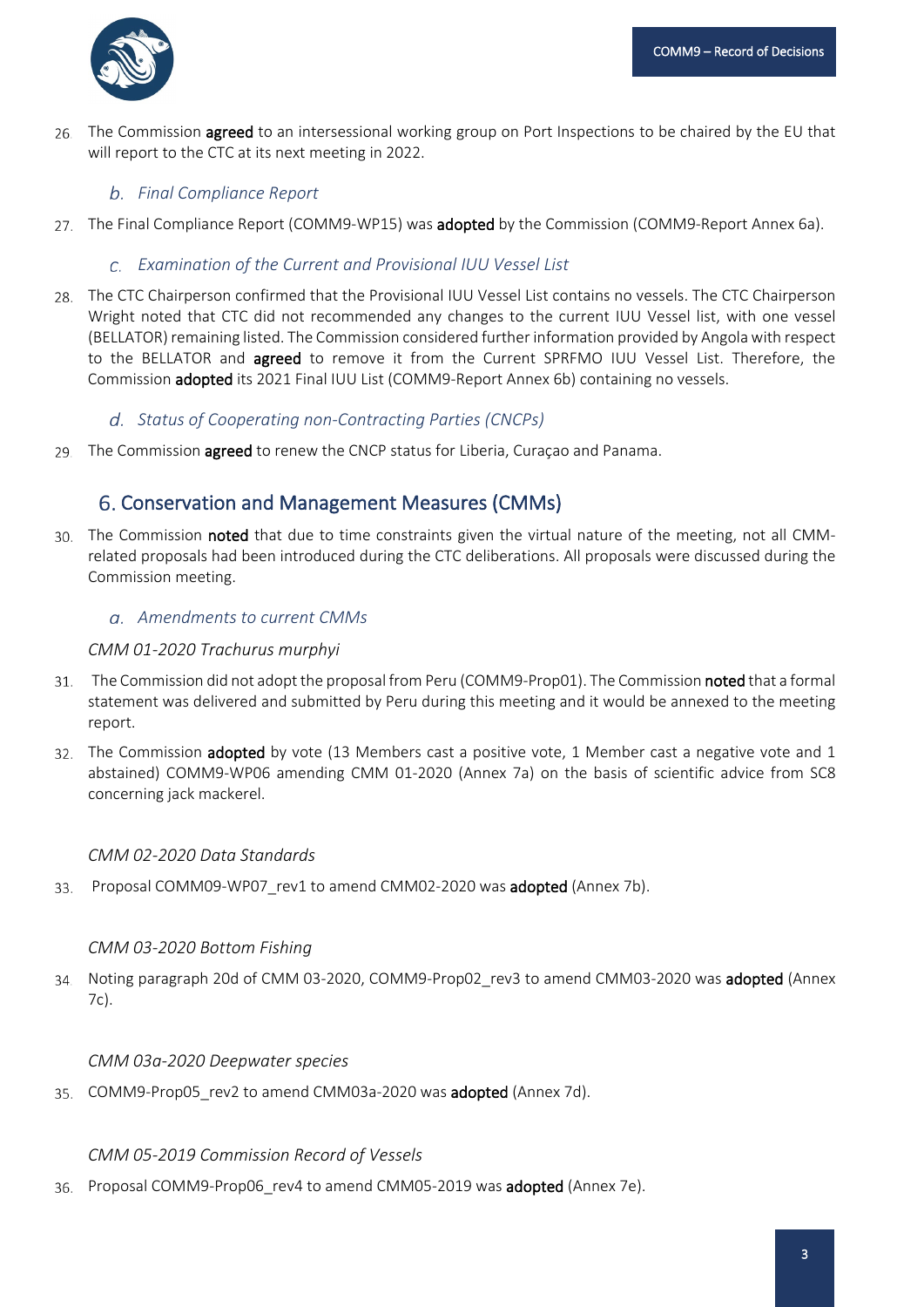

#### *CMM 06-2020 VMS*

37. The Commission did not adopt the proposal from Chile (COMM9-Prop07\_rev2).

#### *CMM 07-2019 Port Inspections*

38. The proposal from Chile (COMM9-Prop08 rev1) was **adopted** (Annex 7f).

#### *CMM 11-2015 Boarding and Inspection*

39. The Commission did not adopt the proposal from the USA (COMM9-Prop09\_rev3).

#### *CMM 12-2020 Transhipment*

- 40. The Commission did not adopt the proposal from Ecuador (COMM9-Prop10\_rev3). The Commission noted that a formal statement was delivered and submitted by Ecuador during this meeting and it would be annexed to the meeting report.
- The Commission did not adopt the working paper developed by the Secretariat (COMM9-WP18).

#### *CMM 13-2020 Exploratory fisheries*

42. COMM09-Prop 11\_rev3 from Chile to amend CMM13-2020 was adopted (Annex 7g)

## *CMM 14b-2020 Exploratory Potting Cook Islands*

43. The Commission adopted both the Cook Islands proposal to amend CMM14b-2020 (COMM9-Prop12 rev1, Annex 7h) and the revised Fisheries Operation Plan (COMM9-WP12, Annex 4b).

#### *CMM 16-2019 Observer Programme*

- 44. Proposal COMM9-Prop13 rev5 from Peru to amend CMM16-2019 was adopted (Annex 7i).
- 45. The Commission, considering the recommendations of the CTC, also **adopted** COMM09-WP04 rev2 to amend CMM16-2019 tabled by Australia (Annex 7j).

#### *CMM 18-2020 Squid*

- 46. The Commission did not adopt the proposal from Ecuador (COMM9-Prop14 rev2). The Commission noted that a formal statement was delivered and submitted by Ecuador during this meeting and it would be annexed to the meeting report (Annex 8b).
- The Commission did not adopt the proposal from the European Union either (COMM9-Prop15\_rev2).

## *New CMMs*

*New CMM for an Exploratory Toothfish Fishery by the EU*